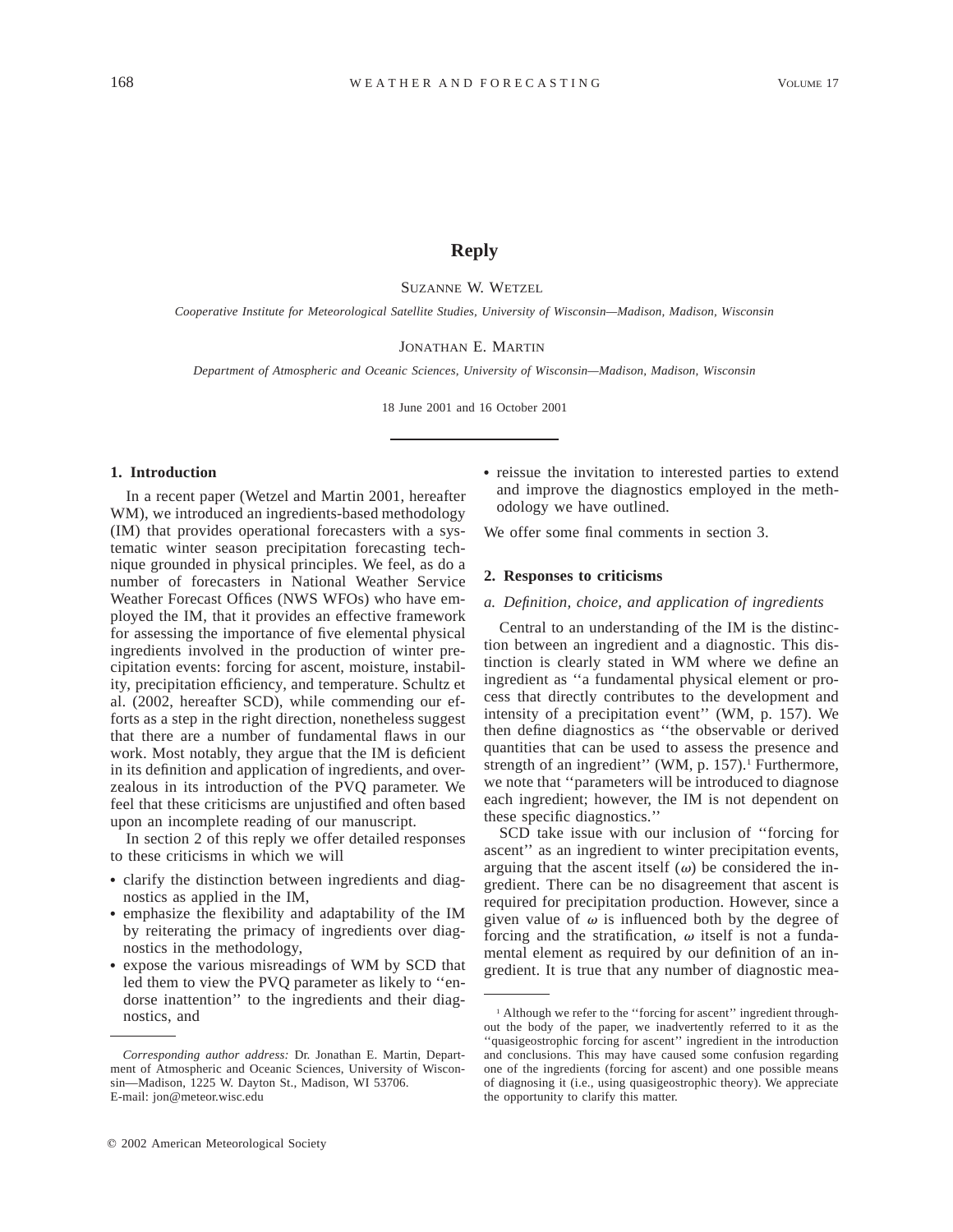sures of the forcing for ascent can be used, some with more significant limitations than others, but there can be no ascent without forcing for ascent. On this basis we defend our decision to isolate the forcing for ascent as a fundamental process that contributes to the development of a precipitation event.

Our choice of Q-vector convergence<sup>2</sup> as the diagnostic of the forcing for ascent ingredient comes with restrictions, namely a scale dependence, as discussed in WM (pp. 159 and 166). We chose to employ the Q vector because it offers the distinct advantage of simultaneously capturing a considerable amount of the synoptic-scale forcing as well as some frontal forcing in a simple and familiar diagnostic. The limitations of this choice are clearly acknowledged in WM:

''reliance on the Q vector as the sole diagnostic used to evaluate the forcing for ascent ingredient here is limiting. Use of this diagnostic excludes explicit consideration of the effects of ageostrophy on the redistribution of temperature and momentum and, thus, on the vertical motion forcing itself as suggested by Eliassen (1962).'' (WM, p. 166)

The IM we have outlined does not require employment of the QG diagnostic as the only diagnostic for assessing the forcing for ascent ingredient. At the heart of the IM is its flexibility to easily incorporate new means of assessing the ingredients. Therefore, we refute the suggestion made by SCD (section 3b) that WM ''endorse the omission'' of non-QG processes by virtue of the IM's use of the Q vector. The effectiveness of the IM as a *methodology* is not compromised through employment of a scale-dependent *diagnostic* for one of the ingredients because any alternative diagnostic can easily be incorporated into the IM. In fact, WM suggest that future extensions of the IM may use a different diagnostic for the forcing for ascent ingredient.3

Regarding our choice of ingredients, SCD imply that our exclusion of precipitation rate as an ingredient is an error. We agree that precipitation rate is closely tied to precipitation intensity; in fact, the two are nearly synonymous. However, we contend that precipitation rate is an intermediate, not fundamental, parameter because it is a derivative of more fundamental processes (strength of forcing for ascent, the stability of the stratification, and the availability of moisture), which are ingredients in the IM. We therefore stand by our more restrictive definition of ingredient and reiterate that precipitation rate does not qualify as an ingredient under that definition.

Careful, appropriate, and constructive application of any forecast tool is critical to assessing its utility. SCD are particularly troubled by WM's Table 3, which summarizes the ingredients we consider and the diagnostics we use to measure them. We are confident that the operational meteorologists who constitute a large percentage of the readership of this journal, being trained scientists, will not employ the IM as a ''checklist of parameters'' as feared by SCD. To do so would require an unlikely inattention to the accompanying textual explanation. As we make clear in sections 3f and 4 of WM, the physical basis of the IM, its most important and powerful attribute, can only be effectively incorporated into the forecast process by performing a detailed analysis of the ingredients. Table 3 is simply meant to serve as a general, experience-based starting point for such an analysis of the distribution of ingredients and application of the IM.

# *b. The PVQ parameter*

It is well known that enhanced vertical motions might be expected where forcing for ascent and instability are collocated. In WM we introduced the diagnostic parameter PVQ (the product of PV<sub>es</sub> and  $\nabla \cdot \mathbf{Q}$  when both are negative) to assist in identifying such collocations. SCD's criticism of PVQ rests on the incorrect suggestion that WM expect and intend PVQ to identify areas where *any* snowfall is expected, and to do so independently of the other elements of the IM. We do not expect PVQ to perform as such an all-purpose winter precipitation prediction tool. Instead, PVQ is intended only as a graphical aid for identifying areas where PV<sub>es</sub> and  $\nabla \cdot \mathbf{Q}$ are collocated and, thus, where precipitation rates may be enhanced and convection may occur.

SCD are troubled by the fact that we depict only the negative values of  $PV_{es}$  in our Figs. 1c, 2c, and 4a. They state that doing so ''implies that only instability (inertial, buoyant, or symmetric) leads to heavy precipitation'' (SCD, p. 8). This inference is clearly at odds with what is actually stated in WM regarding this issue:

It is important to remember that  $PV_{es}$  need not be negative for significant precipitation to fall. In fact, heavy snow often occurs when sufficient moisture and strong forcing are present in a stably stratified atmosphere. *Therefore, contours of PVQ should only be used to identify areas of potentially convective snowfall.* (WM, p. 159)

Furthermore, SCD contend that the case study presented in WM illustrates that ''focusing on the PVQ diagnostic underrepresents the area affected by precipitation, even when moderate and heavy'' (SCD, section 3c). This comment reflects SCD's misconception regarding PVQ and ignores the fact that heavy snow can occur in the absence of convective activity. The latter concept is reinforced by the analysis presented in our case study. In Fig. 2d of WM, PVQ occurs in only the southeast corner of the state, coincident with the station where thun-

<sup>2</sup> We agree with SCD that we should have alerted readers of WM to the horizontal resolution of the National Centers for Environmental Prediction Eta Model output we employed in our analysis (80 km); the grid spacing can affect the magnitude of the QG diagnostic quantities (Barnes et al. 1996).

<sup>3</sup> For example, the operational ingredients maps available online at http://speedy.meteor.wisc.edu/~swetzel/winter include fields of frontogenesis calculated using the full horizontal wind.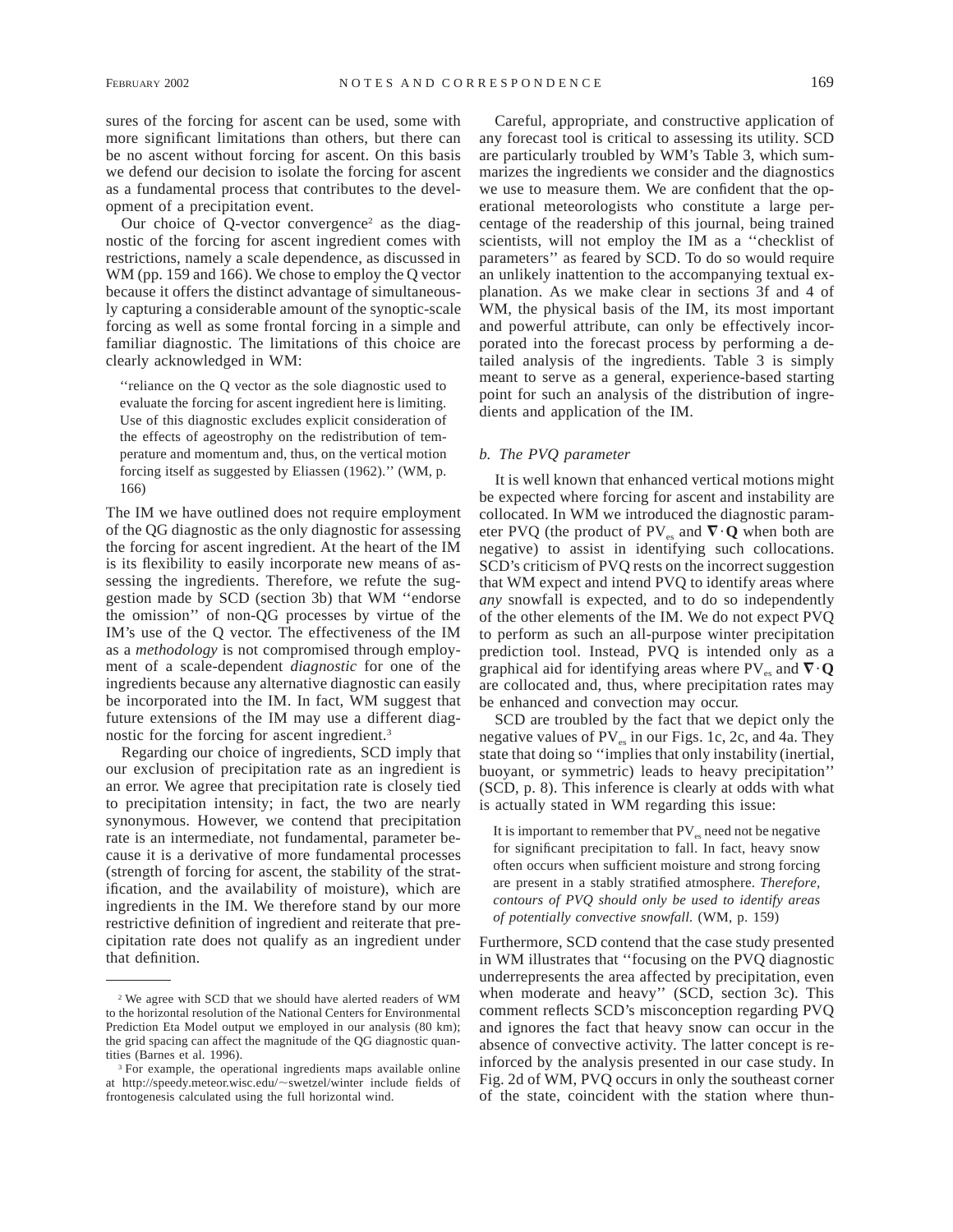dersnow was reported on the surface maps shown in Fig. 3 of WM. The overall extent of precipitation throughout the region is in good agreement with the areas where there is forcing for ascent in the presence of ample moisture. Furthermore, the areas of moderate to heavy snow from northeastern Iowa through central Wisconsin correspond quite well to the region where *moderate to strong forcing* occurred in the presence of ample moisture and the *absence of instability.* Our analysis of the details of the precipitation distribution in this case did not, and could not, rely on a solitary focus on PVQ. We do not advocate or suggest such a use of this diagnostic parameter.

SCD also accuse us of making unproven generalizations concerning the importance of symmetric instabilities with regard to precipitation organization. We simply state: ''Operationally, it is important to distinguish between gravitational and symmetric instabilities only insofar as the atmosphere may respond differently to each type of instability with respect to the organization of precipitation bands'' (WM, p. 159). Our choice of the word ''may'' demonstrates that we acknowledge the unresolved role of symmetric instabilities in the atmosphere as discussed in Schultz and Schumacher (1999). Furthermore, we indicate that the distinction between gravitational and symmetric instabilities ''is not emphasized in the IM because both instability mechanisms have similar implications, namely increased snowfall amounts and the potential for lightning and thunder'' (WM, p. 159).

In summary, a careful reading of our paper makes clear that PVQ is meant only to be a graphical aid that alerts a forecaster to the fact that two important ingredients (which can, synergistically, produce enhanced vertical motions) are coincident in time and space. When combined with an analysis of the five fundamental ingredients, PVQ can be a convenient, practical tool to help highlight where precipitation rates may be enhanced. Used in isolation, as a magic parameter, PVQ would indeed be dangerous. As a result, PVQ is always presented and discussed in conjunction with the other ingredients on the WM maps, providing clear evidence that we do not ''endorse inattention to potentially significant information in the individual diagnostic fields'' as asserted by SCD (section 3c).

#### *c. Temperature and efficiency*

In WM, our assessment of precipitation efficiency is based upon ''guidelines determined by statistical studies'' (WM, p. 160). SCD agree in general with the validity of these guidelines but point out that they are not able to explain every detail of every case.4 SCD present a review of additional precipitation efficiency and microphysics concepts. Their review makes clear that research in cloud microphysics is still grappling with some fundamental questions pertaining to temperatures characterizing the ice-nucleation threshold and maximum depositional growth rate. Therefore any diagnostic of precipitation efficiency cannot, at present, comprehensively describe nature. We encourage them (and others) to translate this review into operationally useful tools that can be incorporated into the IM as diagnostics of the temperature and efficiency ingredients. Given the many physical factors involved in determining the phase of winter precipitation, we wish to reiterate the caution expressed in WM that ''an accurate forecast of precipitation type ultimately requires the careful monitoring of observed temperature and moisture profiles as the storm develops'' (WM, p. 160).

# *d. Use of traditional snowfall prediction techniques*

The IM introduced in WM is offered as a step toward the replacement of the so-called traditional techniques. Our Table 1, far from suggesting that these techniques are ''incomplete demonstrations of ingredients-based methodologies'' (SCD, section 5), simply demonstrates that they make very little reference to what we consider the ingredients necessary to produce precipitation.

In an operational environment, forecasts for winter season precipitation require that the snowfall accumulation be quantified, a function not provided by the IM. Currently, operational forecasters at NWS WFOs base their estimates primarily on traditional empirical techniques. Our discussion of the traditional techniques in the context of the IM is motivated by the need to develop an approach that simultaneously focuses attention on physical processes while providing forecasters with some quantitative guidelines for snowfall prediction. When a physically based, operational approach for forecasting snow amounts becomes available, the physically deficient traditional techniques will become obsolete. Development of the IM in WM is one step in such a process.

# **3. Final comments**

The goal of WM was to present an operational, numerical model–based method that is useful in the forecast process and serves as a first step toward the development of an approach that would replace traditional empirical methods. We employed an ingredients-based methodology in this pursuit. An important distinction exists between the *operational* IM developed in WM and the notion of an ingredients-based methodology described by SCD. SCD maintain that the value of an ingredients-based methodology arises largely from the fact that it provides ''focus on only those aspects of a situation that are unambiguously relevant" (SCD, section 2a), not from the aid it provides in forecasting the

<sup>&</sup>lt;sup>4</sup> For instance, SCD find fault with the suggestion of  $-10^{\circ}$ C as an operational cutoff for ice in clouds stating that, ''questions exist about its potential usefulness for every situation'' (SCD, section 4a, p. 10). They then present evidence that it is valid 93.8% of the time.